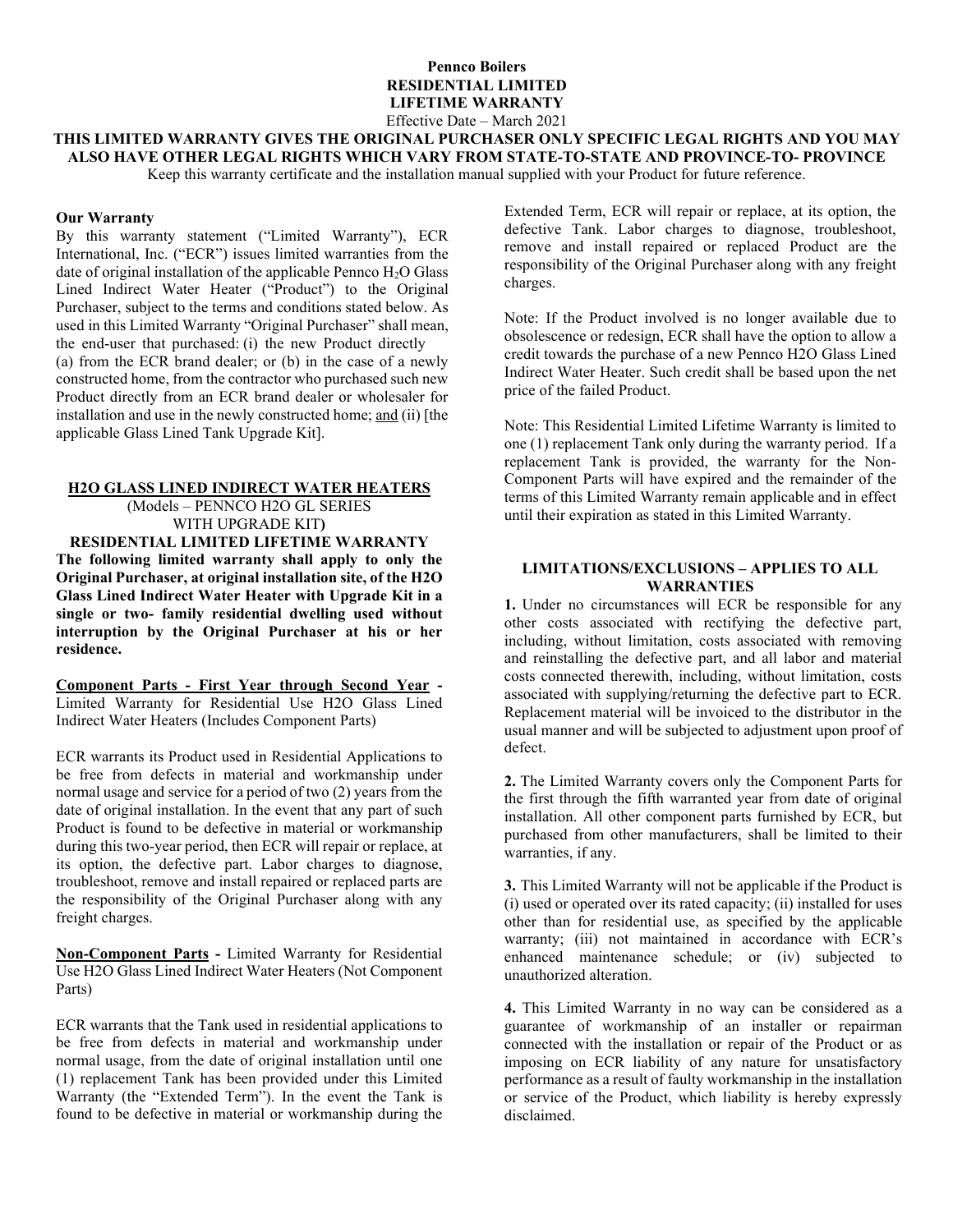# **Pennco Boilers RESIDENTIAL LIMITED LIFETIME WARRANTY** Effective Date – March, 2021

# **THIS LIMITED WARRANTY GIVES THE ORIGINAL PURCHASER ONLY SPECIFIC LEGAL RIGHTS AND YOU MAY ALSO HAVE OTHER LEGAL RIGHTS WHICH VARY FROM STATE-TO-STATE AND PROVINCE-TO- PROVINCE**

Keep this warranty certificate and the installation manual supplied with your Product for future reference.

**5.** This Limited Warranty will not be applicable if the Product has been damaged as a result of being improperly installed, serviced or operated, including, without limitation, allowed to freeze; improper water conditions or subjected to flood conditions.

**6.** In order for this Limited Warranty to be effective (i) the Product must have been installed in strict compliance with installation instructions furnished with the Product by ECR; (ii) the Product must not have been damaged during shipment and installation; and (iii) the Product must have been maintained in strict compliance with the installation, operation and maintenance instructions and schedules furnished with the Product and Upgrade Kit by ECR.

**7.** The furnishing of replacement parts under the terms of this Limited Warranty will apply to the original warranty period and will not serve to extend such period.

**8.** ECR shall not be liable for any damages, defaults or delays in performance under this Limited Warranty caused by any contingency beyond its control, including, without limitation, a shortage or reduced supply of energy or raw materials, freezing, flood, fire, wind or lightning.

**9.** ECR is in no way liable for any damages that may result from (i) the failure of external wiring, piping, or other attachments and accessory products not integral with the Product; (ii) installation, service or operation that is not in compliance with all applicable federal, state and provincial laws or regulations; (iii) misapplication or the use of the Product for purposes other than for which it was designed; or (iv) the use of parts not supplied or designated by ECR.

**10.** The remedy for breach of this Limited Warranty is expressly limited to the repair or replacement of any part found to be defective under conditions of normal use, and the remedy for breach of this Limited Warranty, statutory duty or by reason of tort (including, without limitation, negligence) does not extend to liability for incidental, special or consequential damages or losses, such as loss for the use of the material, inconvenience or loss of time. The maximum liability of ECR in connection with the sale of this Product shall not in any case exceed the price of the part claimed to be defective, or the price of the Product if the entire Product is claimed to be defective. ECR EXPRESSLY DISCLAIMS AND EXCLUDES ANY AND ALL LIABILITY IN TORT AND CONTRACT FOR CONSEQUENTIAL OR INCIDENTAL DAMAGES FOR BREACH OF ANY EXPRESS OR IMPLIED WARRANTY. **Please Note: Some States do not allow the exclusion or limitation of incidental or consequential damages, so the above limitation or exclusion may not apply to you.**

**11.** For all sales not subject to the Magnuson-Moss Warranty Act or Provincial consumer protection legislation, as applicable, there are no implied warranties of merchantability and/or fitness for any particular purpose all of which are hereby specifically disclaimed. For all other sales, all implied warranties of merchantability and/or fitness for any particular purpose are limited in duration to the period of this Limited Warranty. This Limited Warranty is the complete and exclusive statement of warranty terms. **Please Note: Some States do not allow limitations on how long an implied warranty lasts, so the above limitation may not apply to you.**

**12.** ECR warranties shall apply to the original purchaser at the time of the original installation, used without interruption. Warranties are non-transferable.

### **MISCELLANEOUS**

The Magnuson-Moss Warranty Act applies to "consumer" sales as contrasted with "commercial" sales. A consumer sale is one to a buyer for personal, family or household purposes and not for the purpose of resale.

By "implied warranties" we mean ones the law presumes to have been given by the seller even though they are not set out in writing.

"Fitness for a particular purpose" means the seller knows the particular purpose for which the buyer requires the goods, and the buyer relies on the seller's skill and judgment in making the purchase.

"Merchantable" means that the product is fit for the ordinary purposes for which that kind of product is used.

"Incidental" damages include expenses of inspection, obtaining substitute goods, transportation, etc.

"Consequential" damages include injury to persons or property resulting from a breach of warranty, and any loss from general or particular requirements known to us and which you cannot reasonably prevent.

If any provision of this Limited Warranty shall be determined to be illegal, unconscionable or unenforceable, all other terms and provisions hereof shall nevertheless remain effective and shall be enforced to the fullest extent permitted by law. The warranties made under this Limited Warranty are exclusive and may not be altered, enlarged or changed by a distributor, dealer, or other person whatsoever.